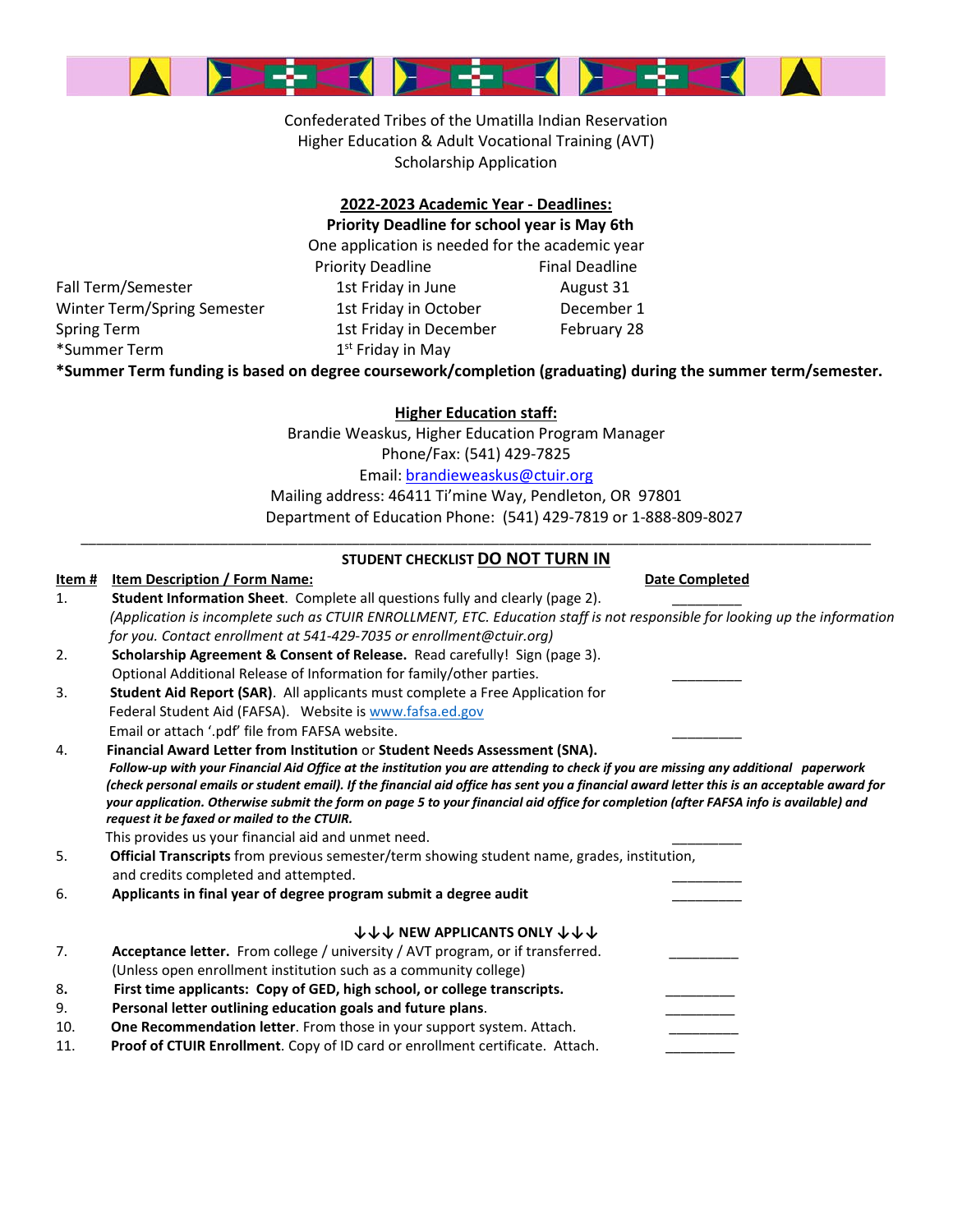## **CTUIR Higher Education Scholarship Application 2022-23**

**Check mark or fill-in all questions completely and legibly**. **Incomplete applications cannot be processed. Term(s) applying for: 2022\_\_\_\_Fall/Academic Year 2022\_\_\_\_ Winter/Spring Semester\_\_\_2022 Spring Term \*\_\_\_\_2021 Summer \*Summer scholarships are for those who require funding to graduate summer term/semester**

| Date:                                                                                                                                                   |                                                                                  | Applicant Name: (Last) |                       |           | (First)       |                                 | (Middle)                                                      |  |          |  |
|---------------------------------------------------------------------------------------------------------------------------------------------------------|----------------------------------------------------------------------------------|------------------------|-----------------------|-----------|---------------|---------------------------------|---------------------------------------------------------------|--|----------|--|
| Student ID #:                                                                                                                                           | Date of Birth                                                                    |                        |                       |           | Phone Number: |                                 |                                                               |  |          |  |
| <b>Mailing Address:</b>                                                                                                                                 |                                                                                  |                        |                       |           |               |                                 | New Student:<br>Yes sing No<br>Returning Student:<br>$Yes$ No |  |          |  |
| City:                                                                                                                                                   | Zip Code:                                                                        |                        | <b>Email Address:</b> |           |               |                                 |                                                               |  |          |  |
| Are you a veteran?<br>Yes:__________<br>No:                                                                                                             |                                                                                  | <b>Marital Status:</b> | No. of dependents     |           |               | Gender:<br>Male:<br>Female:     |                                                               |  |          |  |
|                                                                                                                                                         | High School or GED program: (Name & Location)<br><b>Graduate Month and Year:</b> |                        |                       |           |               |                                 |                                                               |  |          |  |
| College, University or Vocation Training Program: (Name & Location)                                                                                     |                                                                                  |                        |                       |           |               | Semester                        | Term                                                          |  |          |  |
|                                                                                                                                                         |                                                                                  |                        |                       |           |               | Online:<br>Yes                  | No                                                            |  |          |  |
| Degree/certificate:<br>Vocational<br>(check one)<br>Certificate:                                                                                        |                                                                                  | Associate:<br>AA/AS    | Bachelors:<br>BA/BS   |           |               | Masters:<br>Doctorate:<br>MA/MS |                                                               |  |          |  |
| Classification:                                                                                                                                         | Vocational                                                                       | Freshman               |                       | Sophomore |               | Junior                          | Senior                                                        |  | Graduate |  |
| Vocational/Undergraduate<br>Anticipated Date of<br>Completion/Graduation                                                                                |                                                                                  |                        |                       |           |               |                                 |                                                               |  |          |  |
| Major: Major: Major: Major: Major: Major: Major: Major: Major: Major: Major: Major: Major: Major: Major: Major<br>Month/Year:                           |                                                                                  |                        |                       |           |               |                                 |                                                               |  |          |  |
| <b>Graduate Students</b><br>Anticipated Date of<br>Completion/Graduation                                                                                |                                                                                  |                        |                       |           |               |                                 |                                                               |  |          |  |
| Month/Year:                                                                                                                                             |                                                                                  |                        |                       |           |               |                                 |                                                               |  |          |  |
| My Enrollment Status will be: (Check one)<br>Three-Quarter Time<br>Full-Time<br>Half-time<br>Less than Half-time                                        |                                                                                  |                        |                       |           |               |                                 |                                                               |  |          |  |
| What is your career/job interest up<br>completion/Graduation?<br>Are interest in working at CTUIR or entities of tribe? Would you consider<br>applying? |                                                                                  |                        |                       |           |               |                                 |                                                               |  |          |  |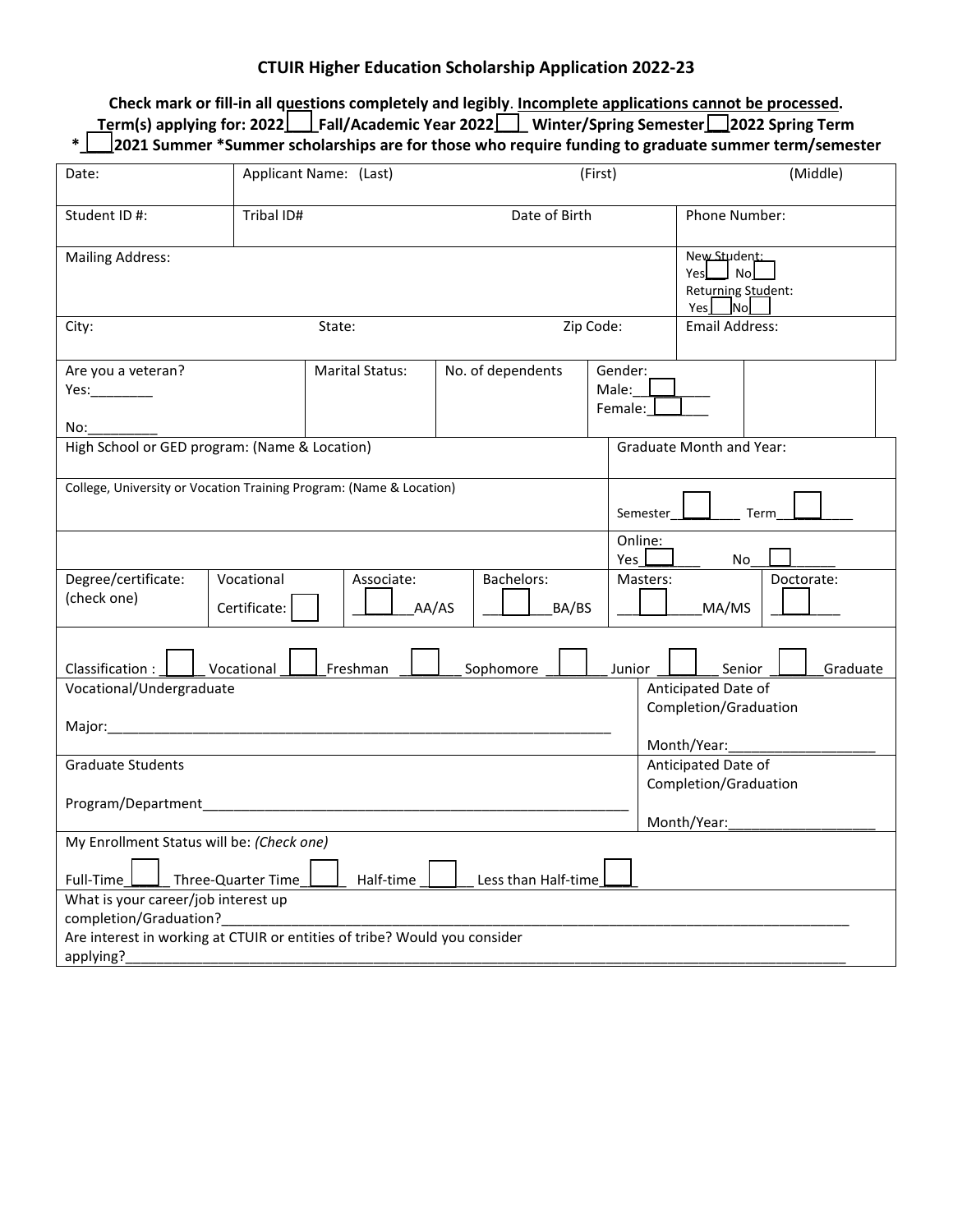## **SCHOLARSHIP AGREEMENT**

## **Initial each section after reading:**

I understand that if I am eligible, will be made available to me through the financial aid office at the college I attend. I also understand that this grant award is to assist with my educational expenses while I am enrolled in a college/university and maintaining a **2.00 GPA** or better**. I further understand that I am responsible to submit a transcript at the end of each term and class schedule at the beginning of each term; if I fail to submit these documents by the deadline.**

\_\_\_\_\_I further understand that if I fail to maintain **a 2.00 GPA** I will be placed on **academic probation.** If I fail to meet a 2.0 GPA for two consecutive quarters I will be placed on **suspension**. In order to **re-establish**  eligibility I must complete one full-time term with my own resources.

\_\_\_\_\_I further understand that it is my responsibility to **inform** the CTUIR Higher Ed if I **withdraw** for any reason or **dropout** before the end of the academic term/semester and **receive 0.0 GPA and 0 credits** for the grading period, and that I will be placed on **permanent** academic probation and may be required to reimburse all awarded funds.

I agree that I will provide a degree audit the final year of the degree program I am completing.

\_\_\_\_\_I understand that CTUIR Higher Education is not responsible for the **repayment** of any student loans I may borrow.

I understand that all awards are subject to availability of funds.

\_\_\_\_\_I further provide my consent to the Tribal Education Department for the release of information to other CTUIR departments and enterprises regarding my receipt of Tribal scholarship funds, the school or adult vocational training institution that I attend, my grade level, or graduation from such schools or adult vocational training institutions, as well as my major field of study or adult vocational training subject matter and contact information (electronic mail).

\_\_\_\_\_\_\_\_\_\_\_\_\_\_\_\_\_\_\_\_\_\_\_\_\_\_\_\_\_\_\_\_\_\_ \_\_\_\_\_\_\_\_\_\_\_\_\_\_\_\_\_\_\_\_\_\_\_\_\_\_\_\_\_\_\_\_\_\_\_ Student Printed Name Student Signature Date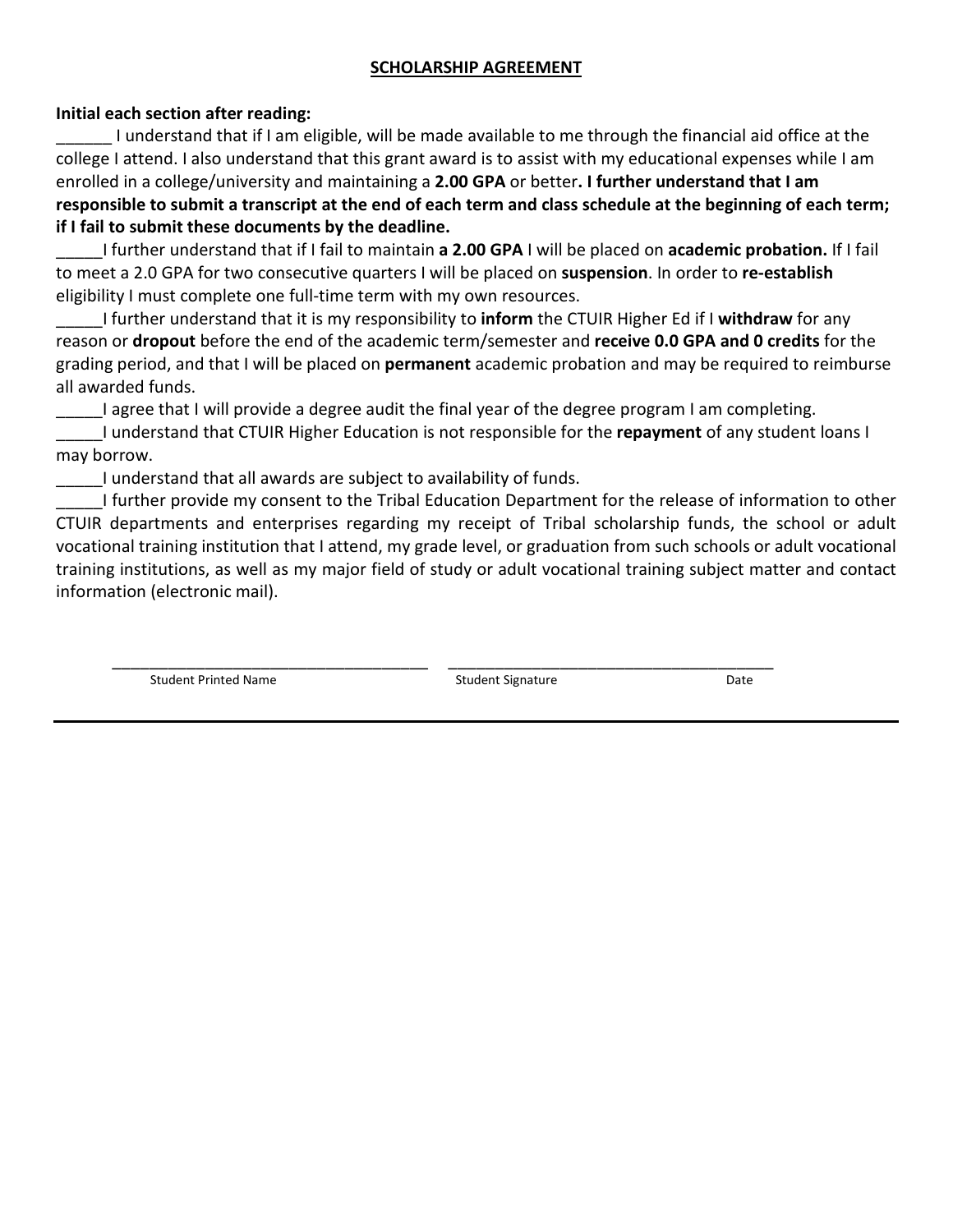#### **OPTIONAL Authorization to Release Higher Education Information**

#### **This is for Higher Education staff to release scholarship information to parent (s)/guardian (s)**

PRIVACY POLICY: Confidentiality of Scholarship Application Information.

The ETC and CTUIR Education Department shall maintain the confidentiality of all information provided by or on behalf of a CTUIR member applicant for Scholarship assistance. Applicants eighteen years of age and older may sign a waiver to allow the Education Department to share information with third parties. The waiver must identify what information may be shared. Applicants, eighteen years of age or older, are solely responsible for communication with the Higher Education Program concerning scholarship or academic standing. The following general information may be provided by the Education Department Higher Education Office or the ETC about a student:

- a. The academic institutions, vocational programs, financial aid office, parent/guardian authorization, and related contacts associated with the student's enrollment and scholarship award, as authorized by the student when signing the release of information form attached to the application.
- b. Student name and field of study may be released to CTUIR's Human Resources departments when determining Internship opportunities and job placement services.
- c. Student name and degree earned when recognizing CTUIR graduates in the tribal paper and at formal recognition events.
- d. Education Department staff will serve as a communication hub between the student and potential opportunities/resources the student may benefit from.
- e. Any other release of information ordered by a court of competent jurisdiction.

### **Student Records to be released (check one):**

**Only the following records:** 

**\_\_\_\_\_\_\_\_\_\_\_\_\_\_\_\_\_\_\_\_\_\_\_\_\_\_\_\_\_\_\_\_\_\_\_\_\_\_\_\_\_\_\_\_\_\_\_\_\_\_\_\_\_\_\_\_\_\_\_\_\_\_\_\_\_\_\_\_\_\_\_\_** (Example: grades, term schedules, registration information, enrollment history, etc.) Be specific on what information you want released.

### **Person, Company or Agency to Release Information To:**

| <b>Student Printed Name</b> |  |  | <b>Student Signature</b> | Date |  |  |  |  |  |  |
|-----------------------------|--|--|--------------------------|------|--|--|--|--|--|--|

This authorization is valid for one year from the date of signature.